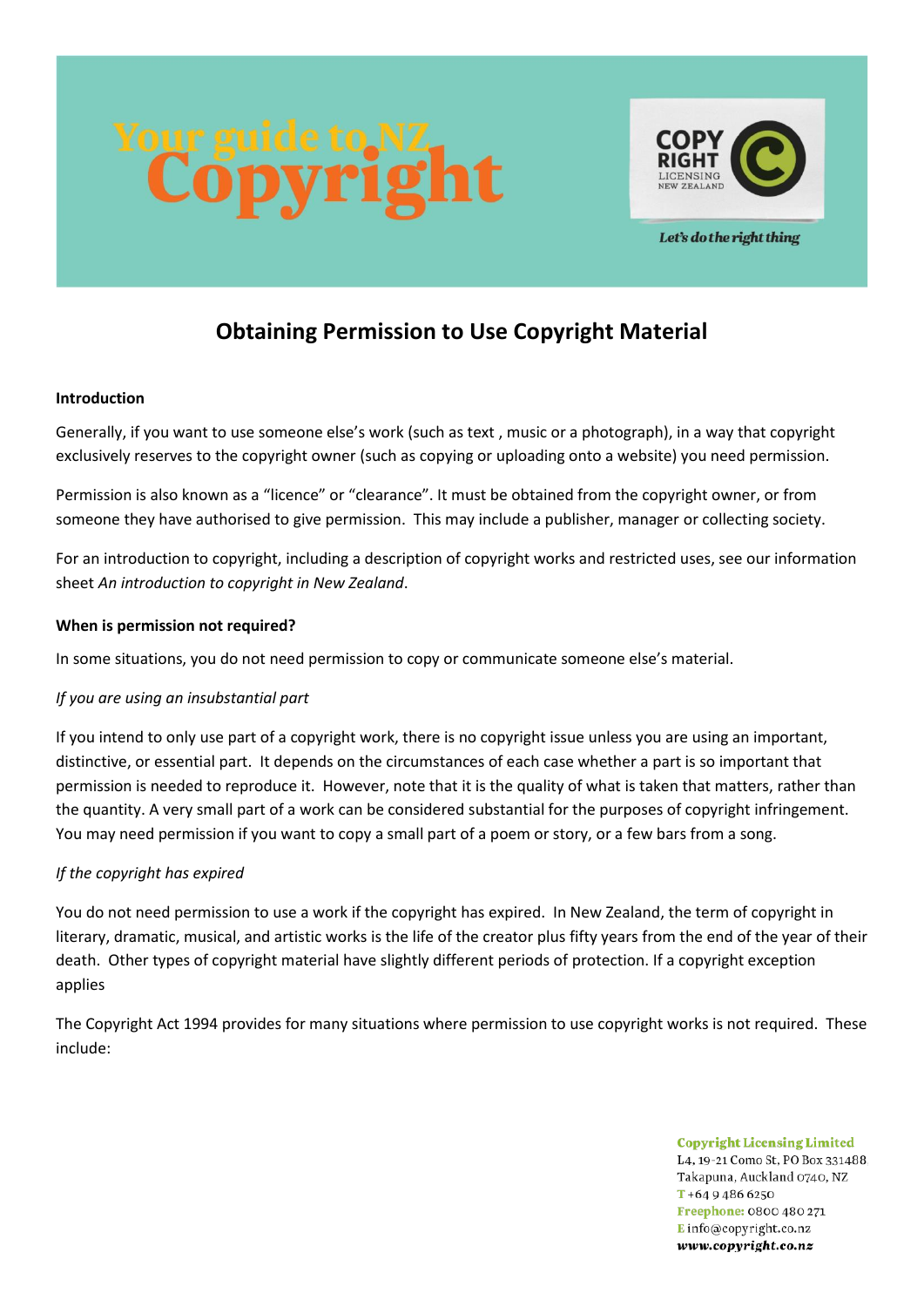- Fair dealing for research or private study or for criticism or review. See our information sheet Fair dealing;
- Exceptions for educational uses. See our information sheet *Copyright and education*; and
- Exceptions for public administration. See our information sheet *Copyright and public administration*.

There are also many special provisions relating to specific works, uses or purposes. Many of these provisions are limited and subject to conditions.

#### *If a collective licence applies*

If your organisation has a copyright licence with a copyright collective, it is possible that your intended use is covered under that licence. This means that you do not need to get permission directly from the copyright owner. The following organisations are copyright collectives:

- Copyright Licensing New Zealand (CLNZ), which represents authors and publishers in providing licences to institutions that reproduce copyright material from books and journals.
- Australasian Performing Right Association (APRA), which represents songwriters and music publishers in providing licences to broadcast and publicly perform music in public, such as in shops, restaurants and other businesses.
- Recorded Music NZ which represents artists and recording labels in providing licences to broadcast and publicly perform sound and video recordings.
- OneMusic which provides efficient blanket licences to music users, providing legal access to use music in all its forms. A joint initiative between APRA and PPNZ.
- Screenrights, which represents copyright owners in film, television and radio in providing licences film, television and radio works for use by educational institutions.
- Playmarket, which which represents copyright owners in plays in providing performance licences.

Check the terms of the licence to ensure it covers your proposed use. You will need permission from the copyright owner if you want to use the work in a way that is outside the scope or purpose of the licence.

#### **Points to note**

# *Acknowledging creators is no substitute for permission*

Merely acknowledging the creator or the source of the work is no defence to a claim of copyright infringement. You still must get permission.

#### *Free licences*

It is common to come across "free licences", where copyright works are made available on the internet. This is where the website says that you can use the relevant copyright work without needing to ask. Check the website Terms of Use or Copyright page. It is important to read the terms to see if any conditions apply to the free licence. For example, individuals may have permission to use the work for non-commercial purposes, if the creator is properly credited. If you need a broader licence or if you are in any doubt about what you can do, you should contact the copyright owner.

It should not be assumed that all works on the Internet are available under free licences.

# *If you cannot identify or find the copyright owner*

Generally, the fact that you cannot identify or find a copyright owner is no defence to a claim of copyright infringement.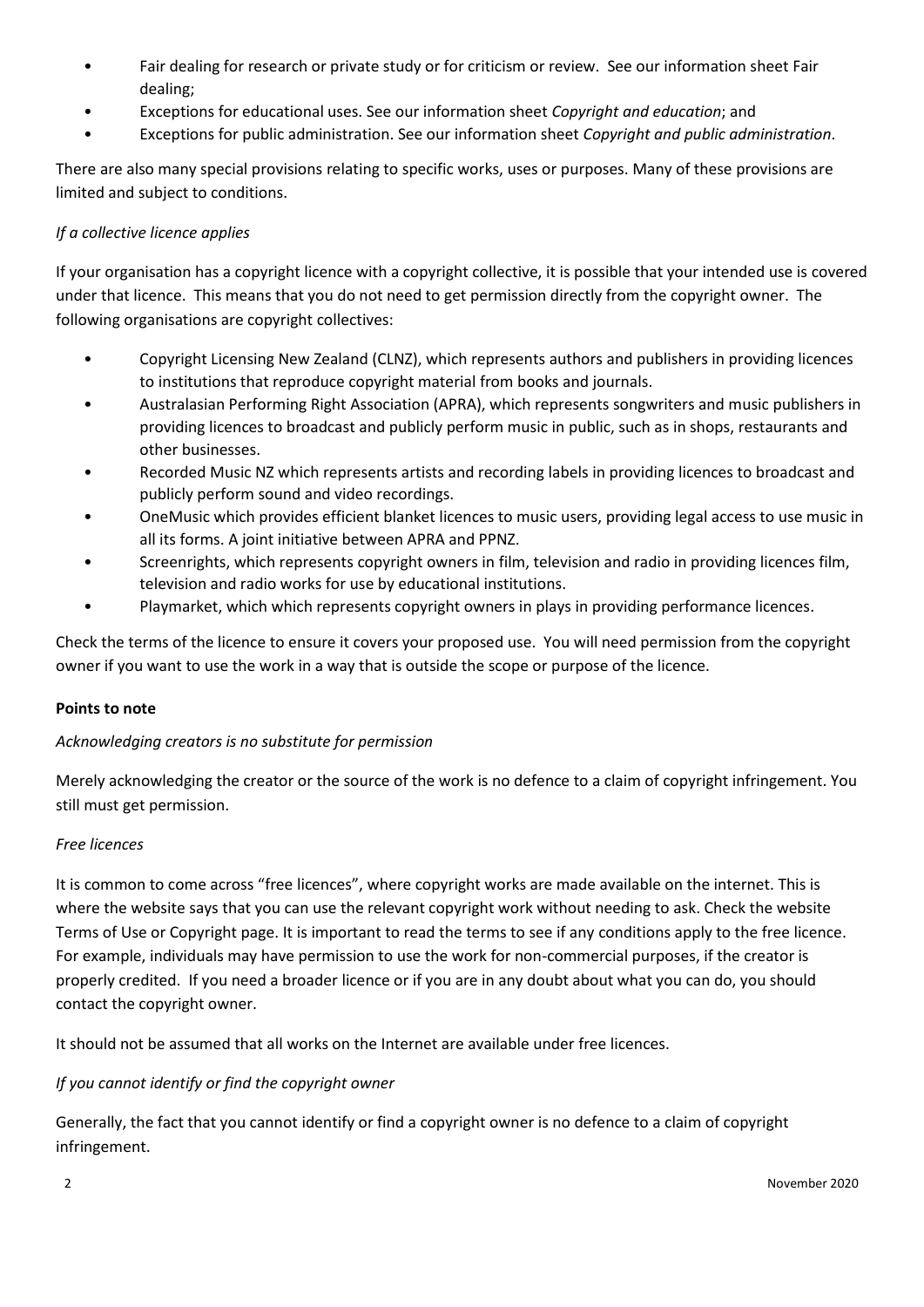The Copyright Act provides a defence if it is not possible to ascertain the identity of an author of a literary, dramatic, musical or artistic work after making reasonable inquiry and it is reasonable to assume that the copyright has expired or that the author died 50 years ago or more.

Sometimes when publishers and other copyright users are unable to contact a copyright owner, they make a commercial decision to go ahead and use the copyright material. They may determine that the benefits of using the work are greater than the risk of a copyright owner bringing legal action against them. Often they will include a "good faith" notice stating that they were unable to find the copyright owner but they are willing to pay the copyright owner a reasonable fee. Note, this does not give legal protection against infringement proceedings.

For more information, see our information sheet on *How to find copyright owners*.

# *Negotiating terms*

Obtaining permission to use copyright material is a matter of negotiation with the copyright owner. The copyright owner does not have to give you permission. They may refuse or only grant permission subject to certain limitations and conditions, including the payment of a fee. If you don't have permission, you cannot legally copy or communicate the work.

# *Moral rights*

Creators have certain moral rights under the Copyright Act, which are separate and additional to other copyright rights. This generally obliges you to:

- attribute relevant creators;
- not falsely attribute them (for example by failing to say that someone else has altered the work); and
- respect the integrity of the work (by not using it in a way that may damage the creator's honour or reputation).

For more information, see our information sheet on *Moral rights*.

#### **How to obtain permission**

It is recommended that you always obtain permission from the copyright owner in writing. Although a formal legal contract is not always necessary, it is sensible to at least exchange letters or emails. Keep copies of all your communications to and from the copyright owner, to ensure there is a record of the agreement.

Before contacting the copyright owner, you should check that your proposed use is not covered by a collective licence provided by a collecting society. See above under *When is permission not required?*

Your letter to the copyright owner should be reasonably detailed, to avoid any confusion. Matters to cover in the letter include:

- The date.
- The name and contact details of the copyright owner.
- A brief description of yourself and why you want to use the relevant work.
- Detailed information about the work (or specific part of the work) that you want to use. Include ISBN numbers to identify editions of books and URL links for works found on the Internet. Where possible, include page numbers, chapter titles, quotations etc.
- A precise description of how you want to use the work, including which parts of the work. For example: how many copies you want to make; where you wish to perform the work and for which audience; how